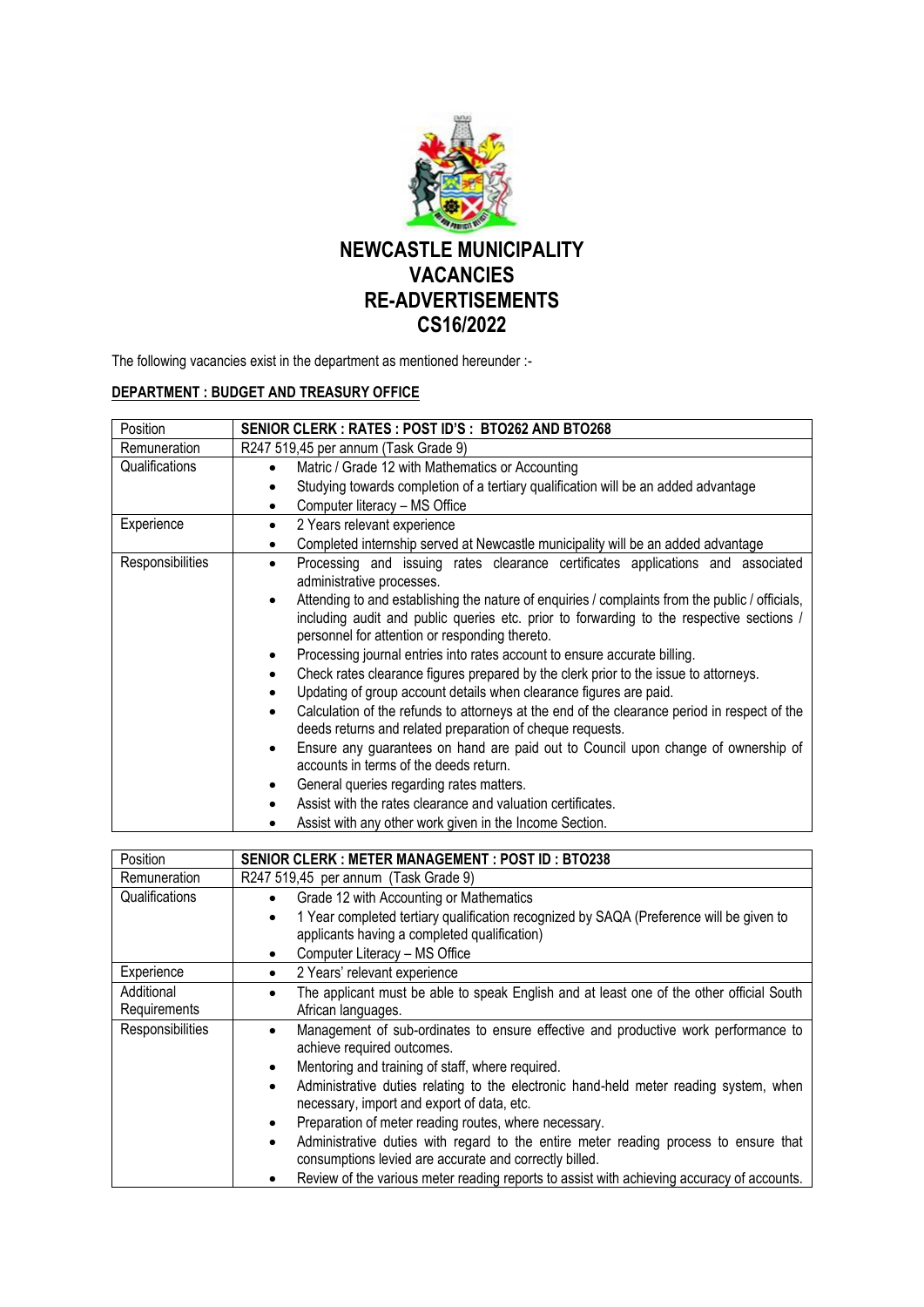| Liaising with Technical Departments regarding meter queries.<br>$\bullet$<br>Prepare all documentation as required for binding purposes.<br>$\bullet$<br>Ensure input documents are scanned and filed monthly.<br>٠<br>Processing of meter movements as required. |
|-------------------------------------------------------------------------------------------------------------------------------------------------------------------------------------------------------------------------------------------------------------------|
|-------------------------------------------------------------------------------------------------------------------------------------------------------------------------------------------------------------------------------------------------------------------|

| Position         | CLERK : CREDIT CONTROL (X2) : POST ID'S : BTO 207 AND BTO209F                                                                                                                                                                   |
|------------------|---------------------------------------------------------------------------------------------------------------------------------------------------------------------------------------------------------------------------------|
| Remuneration     | R195 282,77 per annum (Task Grade 7)                                                                                                                                                                                            |
| Qualifications   | Grade 12 with Accounting and Mathematics passed with 50%<br>٠                                                                                                                                                                   |
|                  | A Financial course would be an added advantage<br>٠                                                                                                                                                                             |
|                  | Computer literacy - MS Office<br>٠                                                                                                                                                                                              |
| Experience       | 1 Year relevant experience<br>٠                                                                                                                                                                                                 |
|                  | Completed internship served at Newcastle municipality will be an added advantage<br>$\bullet$                                                                                                                                   |
| Responsibilities | Completing details on reminder notifications indicating amount outstanding and circulating<br>to account holders.                                                                                                               |
|                  | Notify customers with delinquent accounts and attempts to secure payment using postal<br>٠<br>services, telephone or personal visits.                                                                                           |
|                  | Confer with customer by telephone in an attempt to determine the reason for non-payment.<br>$\bullet$<br>Interacting with service departments with respect to disconnections / reconnections or<br>٠<br>resumption of services. |
|                  | Documenting payment term arrangements as agreed to with the customer.<br>$\bullet$                                                                                                                                              |
|                  | Provide support with respect to specific / requirements associated with the functionality of<br>٠<br>the section.                                                                                                               |
|                  | Attending to specific correspondence / telephone enquiries, communicating and providing<br>٠<br>routine information and/or referring queries to the appropriate departments / personnel for<br>attention.                       |
|                  | Indigent Applications.                                                                                                                                                                                                          |
|                  | Report on credit control when requires.<br>٠                                                                                                                                                                                    |

| Position         | <b>CLERK: RATES: POST ID: BTO271</b>                                                                                  |
|------------------|-----------------------------------------------------------------------------------------------------------------------|
| Remuneration     | R195 282,77 per annum (Task Grade 7)                                                                                  |
| Qualifications   | Grade 12 with Accounting and Mathematics passed with 50%<br>$\bullet$                                                 |
|                  | A Financial course would be an added advantage<br>$\bullet$                                                           |
|                  | Computer literacy - MS Office<br>٠                                                                                    |
| Experience       | 1 Year relevant experience<br>$\bullet$                                                                               |
|                  | Completed internship served at Newcastle municipality will be an added advantage<br>$\bullet$                         |
| Responsibilities | Attend to enquiries regarding rates matters, both walk in and telephonic.<br>$\bullet$                                |
|                  | Reversal of incorrect charges on accounts.<br>$\bullet$                                                               |
|                  | Dispatch of monthly statements per group account analysis.<br>٠                                                       |
|                  | Rates clearance certificates, both manual and online applications.<br>$\bullet$                                       |
|                  | Preparation of valuation certificates.                                                                                |
|                  | Preparation of rates clearance certificates.<br>$\bullet$                                                             |
|                  | Compilation of transfer journals after change of ownership and consolidations.<br>$\bullet$                           |
|                  | Attending to correspondence – change of addresses, outstanding balances to attorneys for<br>sale and executions, etc. |
|                  | Scanning of all input documents in respect of the unit e.g. journal vouchers.<br>$\bullet$                            |
|                  | Assist with related duties when necessary.<br>$\bullet$                                                               |
|                  | Assist with calculations and / transfers during implementation of supplementary valuation<br>rolls.                   |